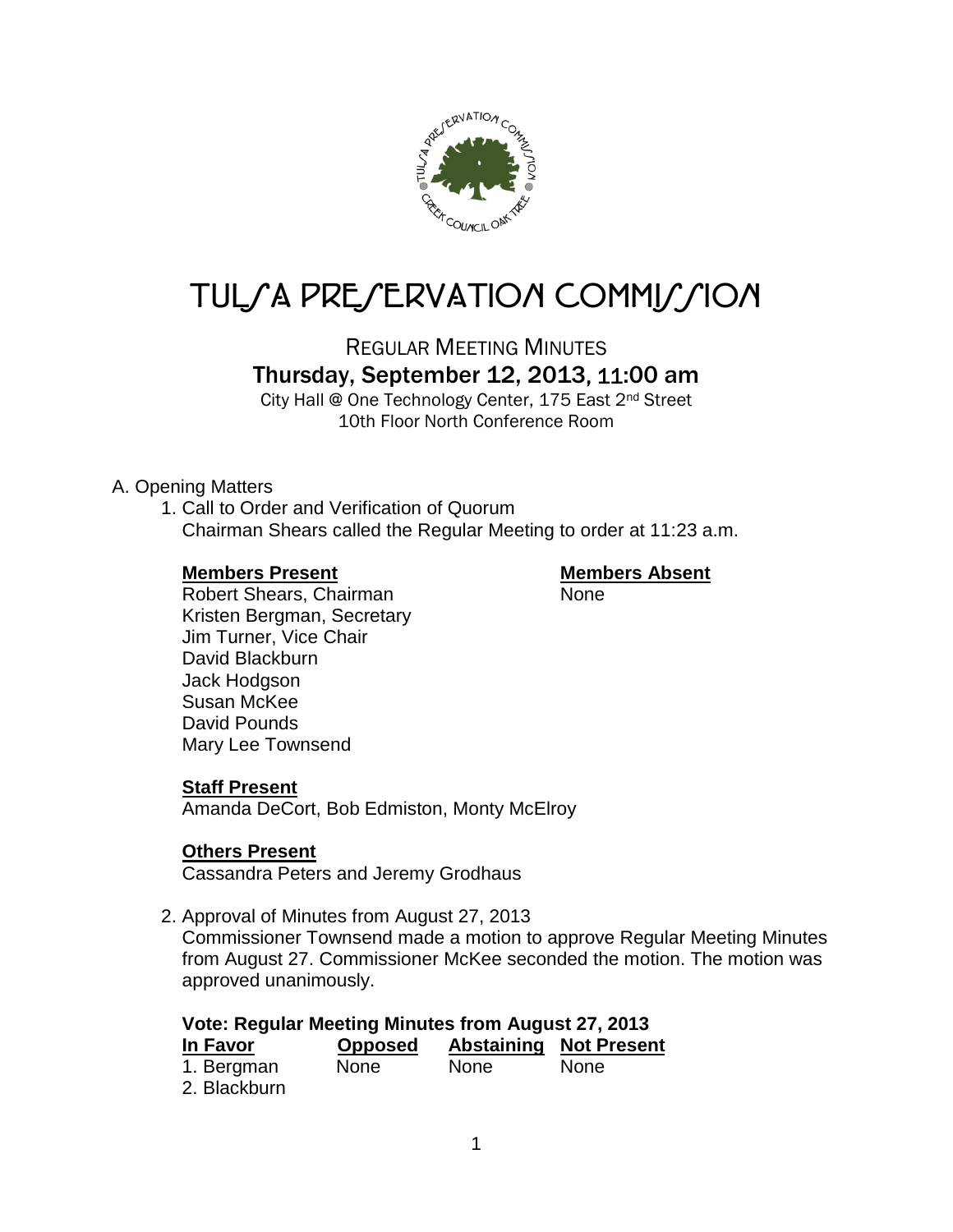- 3. Hodgson
- 4. McKee
- 5. Shears
- 6. Pounds
- 7. Townsend
- 8. Turner
- 3. Disclosure of Conflicts of Interest No one reported a conflict of interest with the proposals on the agenda.

#### B. Actionable Items

#### 1. **COA-13-025 / 210 W. Golden Street** (Brady Heights)

Applicant: Cassandra Peters & Jeremy Grodhaus

COA Subcommittee Review Date: None

Request:

Construct concrete block retaining wall with sandstone veneer and cap.

Monty McElroy presented Ms. Peter's and Mr. Graodhaus' Certificate of Appropriateness application to the Commission and read the applicable guidelines. Ms. Peters and Mr. Grodhaus were present to answer questions.

Commissioners discussed the proposed and questioned the applicants about the steps at the south end of the wall as shown in the drawing. It was decided that the steps would be faced with the same sandstone veneer as the wall.

Commissioner Townsend made a motion to approve the application with the addition of the sandstone faced steps as shown in the drawing. Commissioner Turner seconded the motion. Chairman Shears asked for a vote on the motion.

#### **Vote: 210 W. Golden Street** (Brady Heights)

| In Favor     | <b>Opposed</b> | <b>Abstaining</b> | <b>Not Present</b> |  |
|--------------|----------------|-------------------|--------------------|--|
| 1. Bergman   | <b>None</b>    | None              | <b>None</b>        |  |
| 2. Blackburn |                |                   |                    |  |
| 3. Hodgson   |                |                   |                    |  |
| 4. McKee     |                |                   |                    |  |
| 5. Shears    |                |                   |                    |  |
| 6. Pounds    |                |                   |                    |  |
| 7. Townsend  |                |                   |                    |  |
| 8. Turner    |                |                   |                    |  |

The motion to Approve was Approved Unanimously. Guidelines cited: G.1.5.